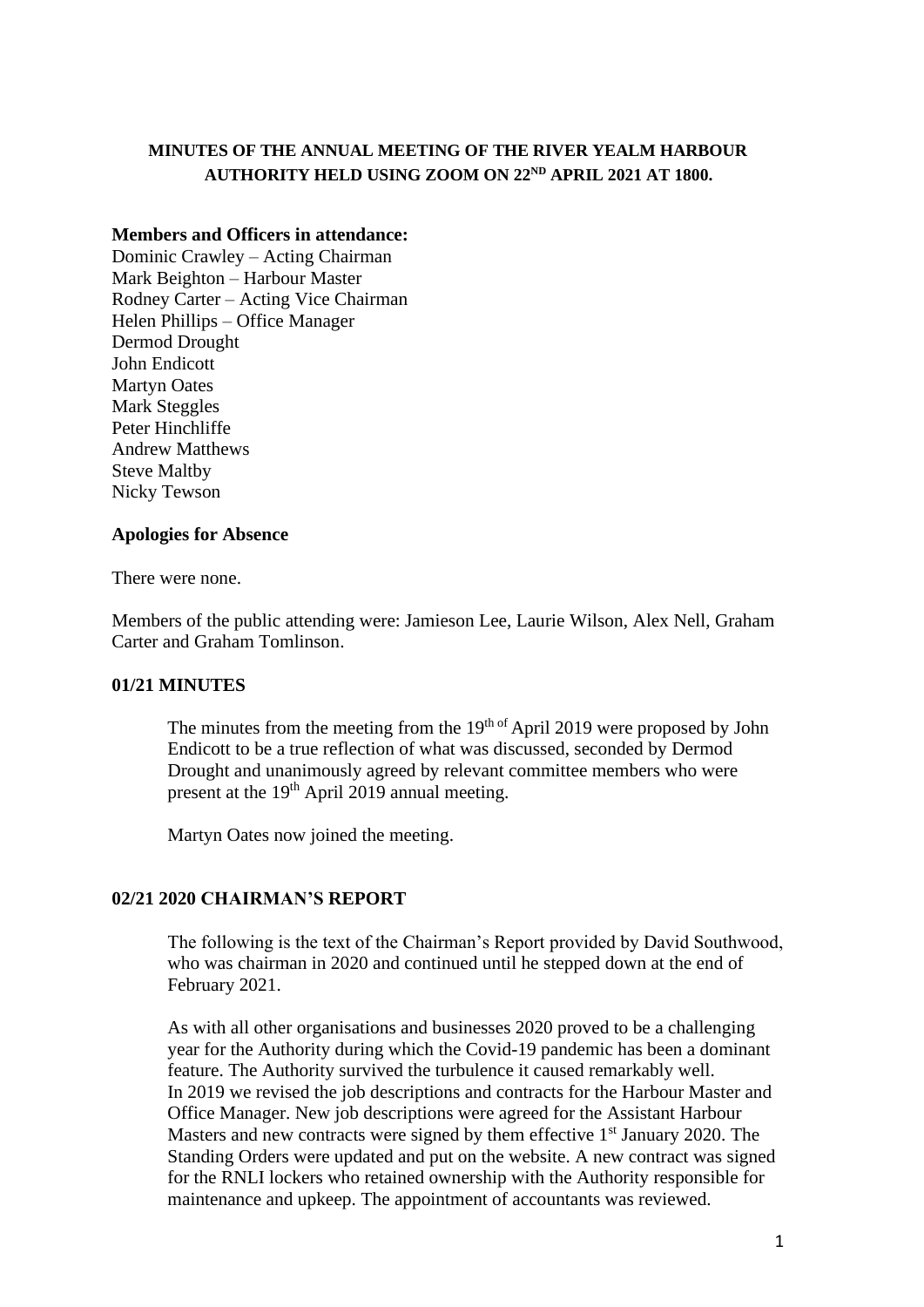A meeting was held in the Harbour Office to introduce the "Life recreation ReMEDIES project" whose aim is to reduce and mitigate erosion and disturbance impacts affecting the seabed. The meeting was led by Angela Gall from Natural England and Fiona Crouch from the Tamar Estuaries Consultative Forum. Their main concerns were the seagrass beds in the area. It was agreed that the Yealm didn't really lend itself to their suggested new eco-moorings and that there are very few moorings actually on the seagrass beds. It was suggested to them that the way forward was to educate people on the importance of the beds and their whereabouts. The Authority questioned the fact that they feel the site is in unfavourable condition when we are receiving conflicting reports from other organisations who say it is thriving. It was agreed that the HM should monitor the situation and see if any further action is needed.

One of the Yealm Steps pontoons developed a leak and was removed to Bridgend for welding repair. The outer sand bar buoy broke loose in a winter storm which was repaired and replaced. We requested the Queen's Harbour Master to examine the poor condition of the Shag Stone navigation mark which was duly repainted by Babcock.

Our insurance programme was renegotiated effective  $1<sup>st</sup>$  March with a small increase in premium. The bulk of the programme was placed on a three-year longterm contract at a fixed premium.

A review was carried out of the Authority's current asset replacement reserving policy. The reserving concept was introduced as a transparent process of demonstrating the magnitude of "set aside" necessary to meet the costs of replacing essential fixed/working assets such as the harbour launch and pontoons. It concluded that the current provisioning policy, in terms of annual accrual, timing and magnitude was accurate. It did note that we should grow our cash reserves at a rate that ensures we have sufficient cash to meet replacement costs. We should ensure that depreciation is built into our future budgeting process In March the Government established a Covid-19 lockdown. This resulted in Authority meetings for the remainder of the year becoming virtual/zoom. The Authority decided not to hold an Annual General Meeting in April. The Office Manager was suspected of contracting Covid-19 resulting in her isolation. The Harbour Master self-isolated but continued to work by telephone and email. The Harbour Office was closed for health and safety reasons. We are indebted to the Deputy Harbour Master, Mike Bowyer, for standing in superbly in such difficult circumstances.

The Authority authorised the Chairman, Vice Chairman and Harbour Master to make urgent decisions in regard to Covid-19 and to take such action as necessary. In line with all other ports and harbours in the UK we were obligated to introduce measures on the Yealm following Government advice. This was without any guidance from the MCA. HM Coastguard and the RNLI requested leisure boat owners not to put to sea as this would compromise lifeboat crews who would have to isolate in the event of a rescue. Unlike many other Authorities we did not close the harbour but requested harbour users to row or paddle, which could be justified as "taking exercise", thereby allowing mooring holders to check their boats. The RYA supported this approach. Almost without exception the communities on the Yealm observed the Authority's expectations of behaviour which was much appreciated. The Harbour Master, on return from isolation, set about a comprehensive risk assessment before introducing detailed measures in regard to the pandemic.

This was a huge task undertaken together with the AHMs. He also managed to carry out the Bridgend lift-in in June.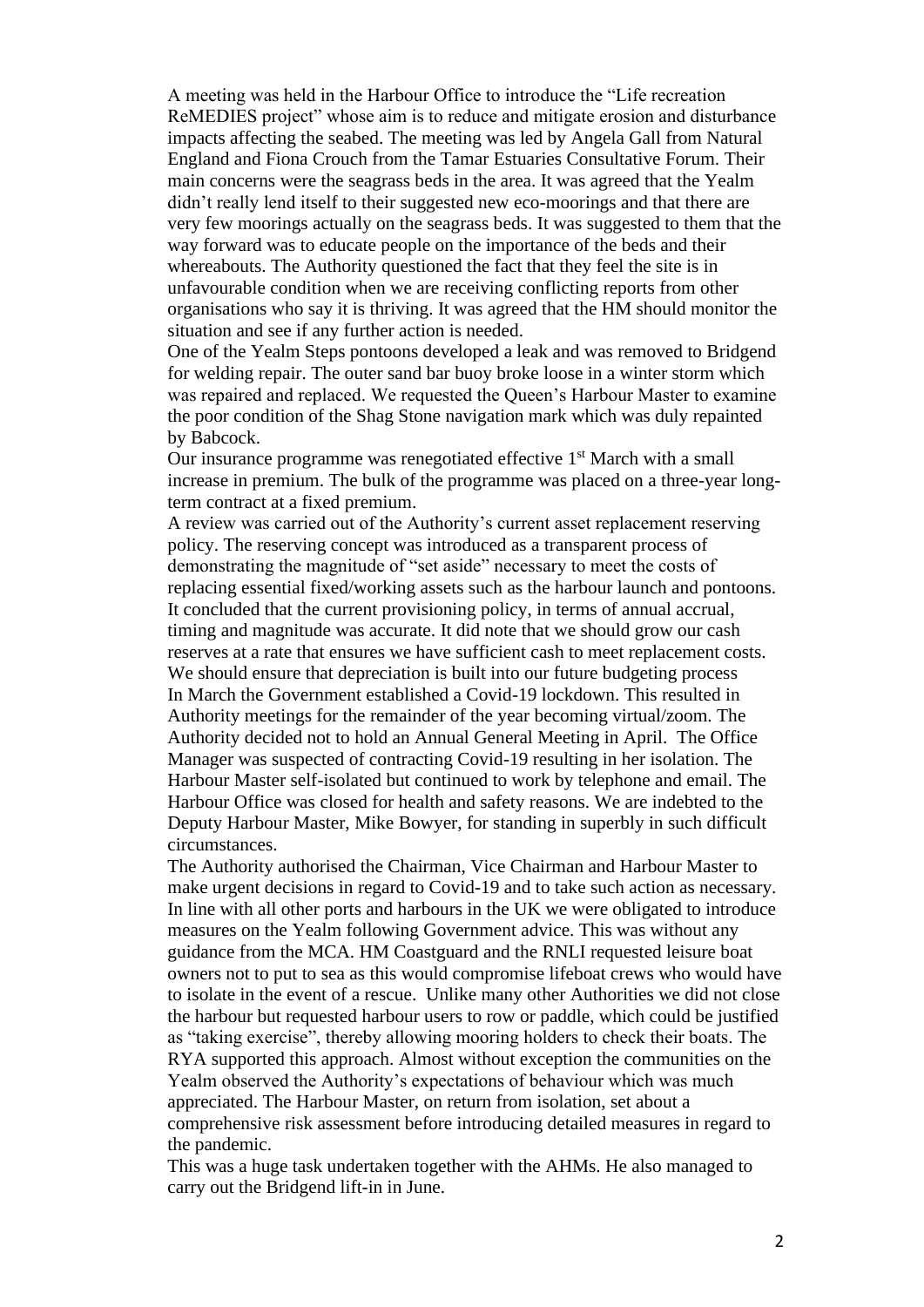Without visiting yachts to overnight for three months there was little or no income from visitor's fees until the end of lockdown on 4<sup>th</sup> July. However, the Authority received a £10,000 grant from South Hams which was much appreciated. Immediately after lockdown the river sprang to life with visiting yachts returning in good numbers and in larger yachts. The summer months were very busy and extra staff were employed on a temporary basis to patrol the harbour during the day. One issue was the increasing number of paddleboards and kayaks on the water. Wild swimming also caused concerns. On reviewing our season the Authority determined that in future all users of the harbour should make a financial contribution for the facilities provided including those using paddleboards and kayaks. Secondly, a third staff member should be employed in addition to the Assistant Harbour Masters. The budget agreed for 2021 provided for a 5% increase in harbour dues, a 5% increase in visitor fees and an annual charge for **all** small craft using the harbour. A review of our compliance with the Port Marine Safety Code was carried out with the assistance of our Designated Person Captain Keith Hart. His recommendations were accepted by the Authority and action taken. Several members attended a British Ports Authority zoom training session on Port Marine Safety Code Duty Holder awareness. Subsequently, an Aide Memoire was produced for all Authority members. The Authority agreed to take account of the Department of Transport's 2017 advisory guidance "Ports Good Governance Guidance", wherever applicable, in conducting its affairs. During the year negotiations continued to rectify the Land Register entry in regard to land below Yealm Steps and the acquisition of the Yealm Steps Quay and

Slipway from South Hams District Council. The actual steps remain owned by Devon County Council and are a Public Right of Way.

I would like to thank the Harbour Master for his sterling efforts during this very difficult year. He worked over 151 hours more than normal forgoing 15 days' holiday to see us through. The Office Manager has also been very active with one of her main achievements being to set up a system for contacting all mooring holders by email. The Deputy and Assistant Harbour Masters responded well to a busy season while subject to Covid-19 procedures. I am most grateful to all Committee members for their loyal support this year.

David Southwood

# **03/21 AUDIT REPORT AND SIGNING OF THE 2020 ACCOUNTS**

Dominic Crawley handed over to Peter Franklin from Franklins Accountants Ltd to talk to the 2020 accounts. As to be expected visitor figures for 2020 were down £16k. There was an overall loss of £12.5k after depreciation was taken into account. There was a significant increase in repairs to sites around the river and the harbour launch, so costs were up in both these areas. There was also an increase in wages as more staff were needed to manage the huge influx of visitors as lockdown from Covid 19 ended. There will be a refund of Corporation Tax of around £1k this year. The VAT flat rate scheme has continued to be beneficial although a lot less than in recent years directly impacted by the high repair costs. The bookkeeping has been carried out to a satisfactory standard. Currently the Authority have good retained earnings and a stable amount of cash in their bank accounts.